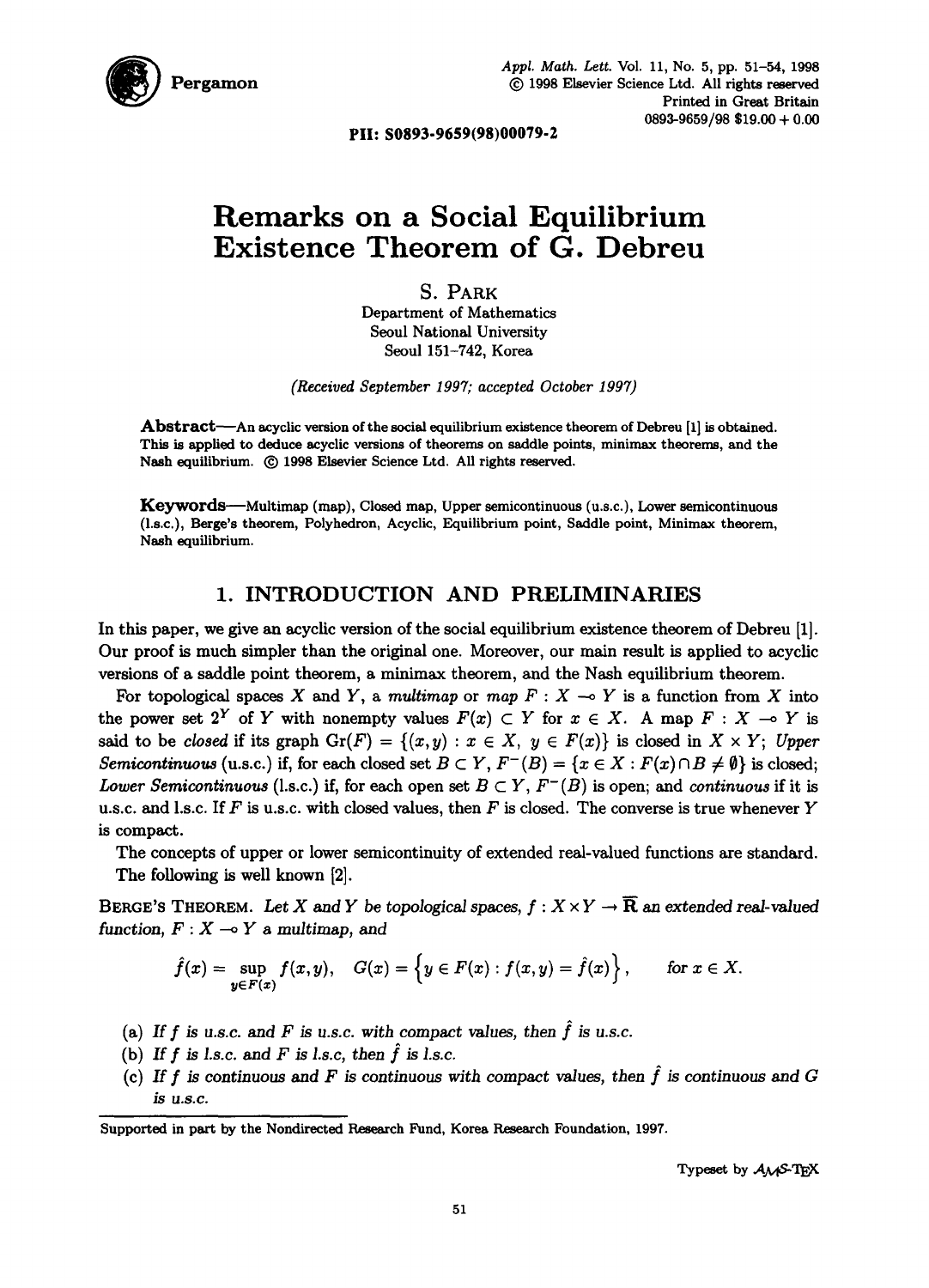*A polyhedron* is a set in R" homeomorphic to a union of a finite number of compact convex sets in  $\mathbb{R}^n$ . The product of two polyhedra is a polyhedron [1].

A nonempty topological space is said to be *acyclic* whenever its reduced homology groups over a field of coefficients vanish. The product of two acyclic spaces is acyclic by the Künneth theorem. The following is due to Eilenberg and Montgomery [3] or, more generally, to Begle [4].

LEMMA. Let Z be an acyclic polyhedron and  $T : Z \rightarrow Z$  an acyclic map (that is, u.s.c. with *acyclic values). Then T has a fixed point*  $\hat{x} \in Z$ ; that is,  $\hat{x} \in T(\hat{x})$ .

### **2. MAIN RESULTS**

Let  $\{X_i\}_{i\in I}$  be a family of sets, and let  $i \in I$  be fixed. Let

$$
X = \prod_{j \in I} X_j \quad \text{and} \quad X^i = \prod_{j \in I \setminus \{i\}} X_j.
$$

If  $x^i \in X^i$  and  $j \in I\backslash\{i\}$ , let  $x_j^i$  denote the j<sup>th</sup> coordinate of  $x^i$ . If  $x^i \in X^i$  and  $x_i \in X_i$ , let  $[x^i, x_i] \in X$  be defined as follows. Its i<sup>th</sup> coordinate is  $x_i$  and, for  $j \neq i$ , its j<sup>th</sup> coordinate is  $x_i^i$ . Therefore, any  $x \in X$  can be expressed as  $x = [x^i, x_i]$  for any  $i \in I$ , where  $x^i$  denotes the projection of x onto  $X^i$ .

For  $A \subset X$ ,  $x^i \in X^i$ , and  $x_i \in X_i$ , let

$$
A(x^i) = \{y_i \in X_i : [x^i, y_i] \in A\} \text{ and } A(x_i) = \{y^i \in X^i : [y^i, x_i] \in A\}.
$$

From now on, assume that  $I = \{1, 2, \ldots, n\}.$ 

The following is a collectively fixed-point theorem equivalent to the lemma.

THEOREM 1. Let  $\{X_i\}_{i\in I}$  be a family of acyclic polyhedra, and  $T_i: X \to X_i$  an acyclic map for *each i*  $\in$  *I. Then there exists an*  $\hat{x} \in X$  *such that*  $\hat{x}_i \in T_i(\hat{x})$  for each  $i \in I$ .

**PROOF.** Note that X itself is an acyclic polyhedron. Define  $T : X \to X$  by  $T(x) = \prod_{i \in I} T_i(x)$ for each  $x \in X$ . Then T is a acyclic map. In fact, each  $T_i$  is u.s.c. for each  $i \in I$  and hence T is also u.s.c.; see [5, Lemma 3]. Note that each  $T(x)$  is acyclic. Therefore, by the lemma, T has a fixed point  $\hat{x} \in X$ ; that is,  $\hat{x} \in T(\hat{x})$ , and hence,  $\hat{x}_i \in T_i(\hat{x})$  for each  $i \in I$ . This completes our proof.

From Theorem 1, we have the following version of the social equilibrium existence theorem of Debreu [1].

THEOREM 2. Let  $\{X_i\}_{i\in I}$  be a family of acyclic polyhedra,  $A_i : X^i \to X_i$  closed maps, and  $f_i, g_i : \text{Gr}(A_i) \to \overline{\mathbf{R}}$  u.s.c. *functions for each*  $i \in I$  *such that* 

- (1)  $g_i(x) \leq f_i(x)$ , for all  $x \in \text{Gr}(A_i)$ ;
- (2)  $\varphi_i(x^i) = \max_{y \in A_i(x^i)} g_i(x^i, y)$  is a l.s.c. function of  $x^i \in X^i$ ; and
- (3) for each  $i \in I$  and  $x^i \in X^i$ , the set

$$
M(x^{i}) = \{x_{i} \in A_{i}(x^{i}) : f_{i}(x^{i}, x_{i}) \geq \varphi_{i}(x^{i})\}
$$

*is acyclic.* 

Then there exists an equilibrium point  $\hat{a} \in \text{Gr}(A_i)$ , for all  $i \in I$ ; that is,

$$
\hat{a}_i \in A_i \left( \hat{a}^i \right)
$$
 and  $f_i \left( \hat{a} \right) = \max_{a_i \in A(\hat{a}^i)} g_i \left( \hat{a}^i, a_i \right)$ , for all  $i \in I$ .

PROOF. For each  $i \in I$ , define a map  $T_i : X \multimap X_i$  by

$$
T_i(x) = \left\{y \in A_i\left(x^i\right) : f_i\left(x^i, y\right) \geq \varphi_i\left(x^i\right)\right\}
$$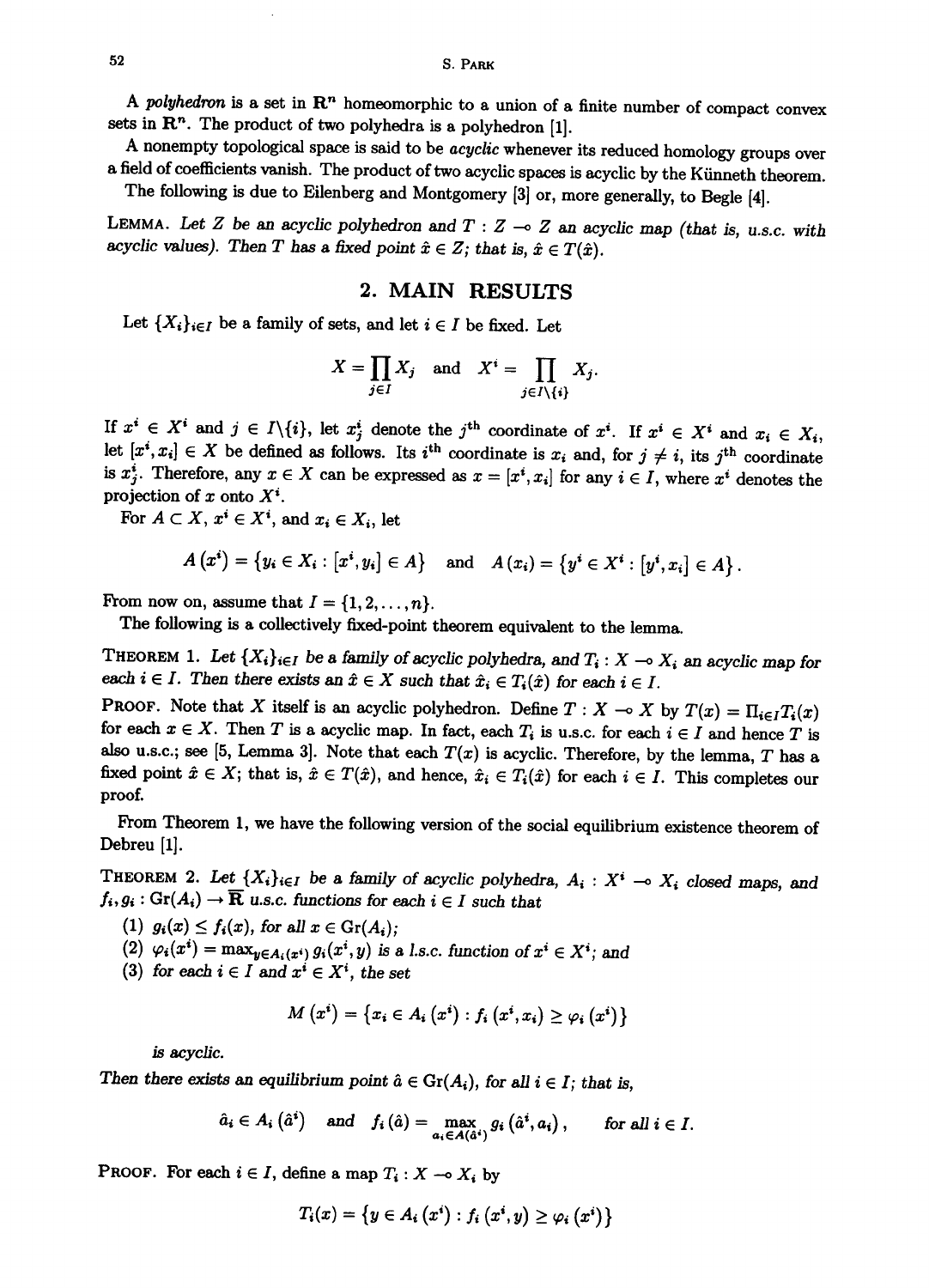for  $x \in X$ . Then,  $T_i(x) \neq \emptyset$  by (1) since  $A_i(x^i)$  is compact and  $g_i(x^i, \cdot)$  is u.s.c. on  $A_i(x^i)$ . We show that  $Gr(T_i)$  is closed in  $X \times X_i$ . In fact, let  $(x_\alpha, y_\alpha) \in Gr(T_i)$  and  $(x_\alpha, y_\alpha) \to (x, y)$ . Then,

$$
f_{i}\left(x^{i}, y\right) \geq \overline{\lim_{\alpha}} f_{i}\left(x^{i}_{\alpha}, y_{\alpha}\right) \geq \overline{\lim_{\alpha}} \varphi_{i}\left(x^{i}_{\alpha}\right) \geq \underline{\lim_{\alpha}} \varphi_{i}\left(x^{i}_{\alpha}\right) \geq \varphi_{i}\left(x^{i}\right),
$$

and since  $Gr(A_i)$  is closed in  $X^i \times X_i$ ,  $y_\alpha \in A_i(x_\alpha^i)$  implies  $y \in A_i(x^i)$ . Hence,  $(x, y) \in Gr(T_i)$ . Moreover, each  $T_i(x) = M(x^i)$  is acyclic by (3). Now we apply Theorem 1. Then there exists an  $\hat{x} \in X$  such that  $\hat{x}_i \in T_i(\hat{x})$ , for all  $i \in I$ ; that is,  $\hat{x}_i \in A_i(\hat{x}^i)$  and  $f_i(\hat{x}^i, \hat{x}_i) \geq \varphi_i(\hat{x}^i)$ . This completes our proof.

REMARK 1. If  $X_i$  and  $M(x^i)$  in (3) are contractible, if  $f_i = g_i$  is continuous, and if  $\varphi_i$  is continuous for each  $i \in I$ , then Theorem 2 reduces to Debreu [1, Theorem]. Note that our proof is much simpler than his.

REMARK 2. Since  $A_i$  and  $g_i$  are u.s.c., by Berge's theorem,  $\varphi_i$  are automatically u.s.c. Hence, condition (2) implies continuity of  $\varphi_i$ .

REMARK 3. If  $A_i$  and  $g_i$  are continuous, condition (2) holds immediately by Berge's theorem, and hence, each  $\varphi_i$  is continuous. This fact is noted by Debreu [1, Remark].

REMARK 4. As was also noted by Debreu, instead of acyclic polyhedra, one might take for example absolute retracts or others.

#### **3.** APPLICATIONS

From Theorem 2, we obtain acyclic versions of a saddle-point theorem and a minimax theorem.

COROLLARY 1. Let X, Y be two acyclic polyhedra, and  $f: X \times Y \to \overline{\mathbb{R}}$  a continuous function. Suppose that for each  $x_0 \in X$  and  $y_0 \in Y$ , the sets

$$
\left\{x\in X:f(x,y_0)=\max_{\zeta\in X}f(\zeta,y_0)\right\}
$$

**and** 

$$
\left\{y\in Y: f(x_0,y)=\min_{\eta\in Y}f(x_0,\eta)\right\}
$$

are acyclic. Then, f has a saddle point  $(x_0, y_0) \in X \times Y$ ; that is,

$$
\min_{\eta\in Y}f(x_0,\eta)=f(x_0,y_0)=\max_{\zeta\in X}f(\zeta,y_0).
$$

PROOF. Note that a saddle point is a particular case of an equilibrium point for two agents  $(n = 2)$  in Theorem 2 for  $a = (a_1, a_2) = (x, y), X_1 = X, X_2 = Y, A_1(a^1) = X, A_2(a^2) = Y,$  $f_1(a) = g_1(a) = f(x, y)$ ,  $f_2(a) = g_2(a) = -f(x, y)$ . Note also that condition (2) holds by Berge's theorem.

COROLLARY 2. Under the hypothesis of Corollary 1, we have the minimax equality

$$
\max_{x \in X} \min_{y \in Y} f(x, y) = \min_{y \in Y} \max_{x \in X} f(x, y).
$$

**PROOF.** By Corollary 1, we have a saddle point  $(x_0, y_0) \in X \times Y$  such that

$$
\max_{x \in X} f(x, y_0) = f(x_0, y_0) = \min_{y \in Y} f(x_0, y).
$$